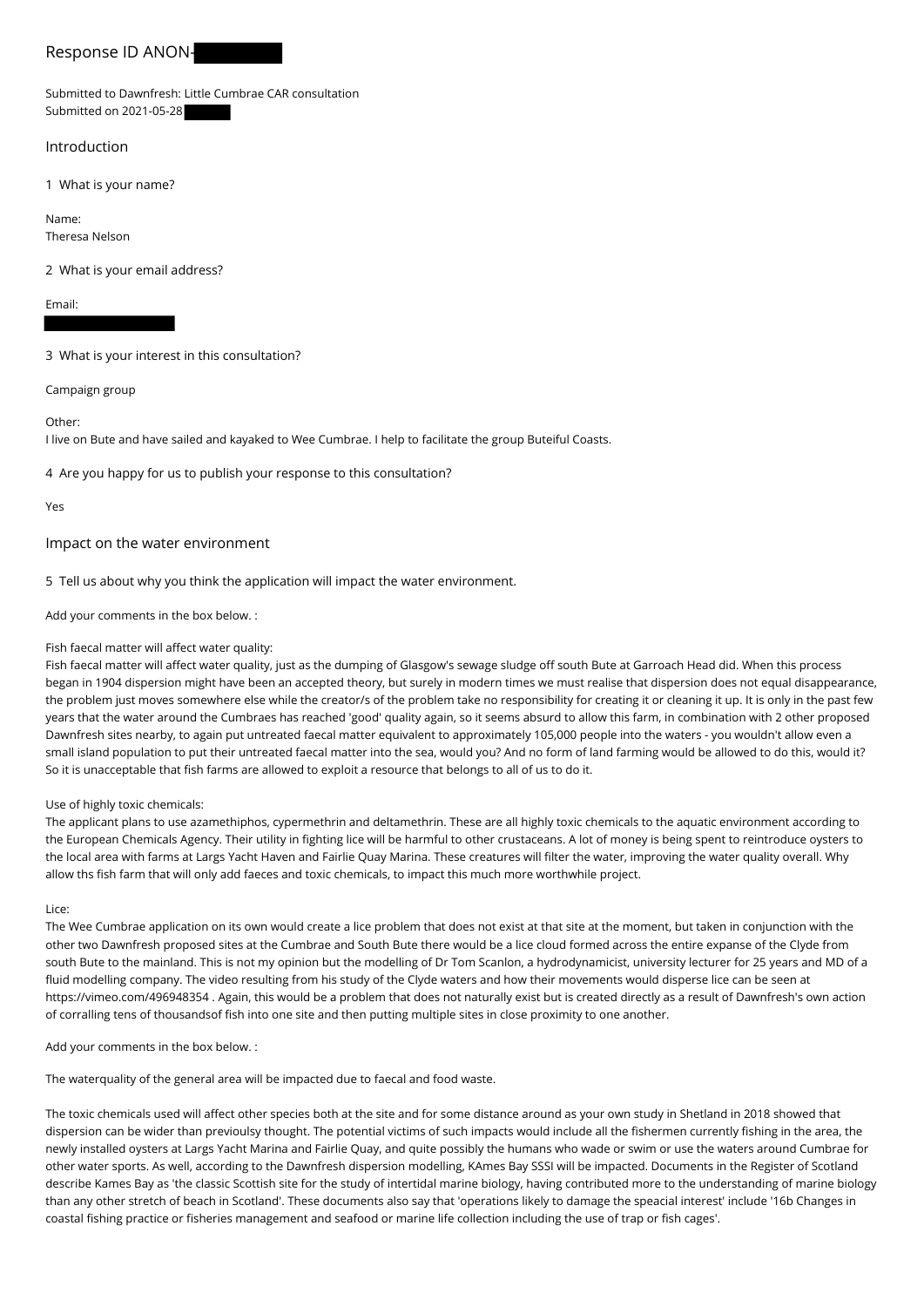The lice problem that will be created by this proposed site, exponentially increased by the other two proposed sites, will have a huge impact on the wild salmon and trout populations as has recently been accepted. Does SEPA not have an obligation to protect the salmon as they swim to and from the Endrick Waters SAC? How can these applications even be considered?

Add your comments in the box below. :

The three bath treatment chemicals that have been mentioned in the CAR application - azamethiphos, cypermethrin and deltamethrin.

I did not see Formaldehyde or hydrogen peroxide mentioned in the papers we were allowed to see but they would also be of concern if they are mentioned in other documents.

Faecal waste from a large number of fish over an extended period of time - after all we know what happens to a fish tank , even a goldfish bowl, if not cleaned every few days!

I do not understand why we are being given data to look at from 2018 that has been put into outdated modelling software. I also do not understand why Dawnfresh have been allowed to create the model they have based on an insufficient amount of current gathering days if there were difficulties due to weather, an instrument being dislodged by another water user or a glitch in the equipment, then surely it is up to Dawnfresh to spend the time and money to gather the appropriate amount of data. If I as an individual am applying for planning permission to build a house I am not able to gloss over problem areas or cut corners in making the application; why should a company get to do that when there is so much at stake? I do not understand why Glasgow airport wind data and Inverkip meteorological data is used in the modelling. It may be what is available (though there was Inverkip wind data available, I checked the site they referenced in the application) but any of us living in the area know that the winds and weather we face are completely different to that in either of the other two locations mentioned. My husband has been on the tugs on the Clyde since 1974 and can definitively tell you that! After the ECCLR report chastised SEPA rather rigorously for lack of oversight and SEPA reformed its application standards, why are these applications being allowed to use old, irrelevant data input to outdated modelling systems in their submission?

Add your files and documents below: No file uploaded

Impact on people who use water environment

6 Tell us about why you think the application will impact on people who use the water environment.

Add your comments in the box below. :

I think it will cost some people all or a part of their livelihoods - local fishermen, the new oyster farm, local hoteliers/shopkeepers as people become aware f the toxic chemicals being used around the beaches, particularly in Millport and Largs and decide to go somewhere else for their day trip/paddle

I think it will impact on the success of the re-introduction of oysters to the area, a project that will improve the water quality rather than degrade it as the proposed fish farms would

The proposed fish farm sites are all in the heaviset use areas for kayaking, sailing and merchant navy activity so anyone participating in these activities would be impacted. This could have a knock on effect as sailors want to avoid the cages and their extended anchoring systems and sail to places without these, as kayakers decide to go to a less environmentally degraded area to enjoy their day paddling. My daughter sat on her tug for four days when the two ships broke loose from Hunterston Jetty a few months ago, holding the two vessels in place and she said they would have been sitting on or running into the fish farm if it had been there.

As well, it is a detraction from the scenic beauty of the area so might impact the charter companies running tours of the area.

Also, it is hard to think that the community now on Wee Cumbrae with a mission to promote healthy living will benefit from having a fish farm directly adjacent to its shoreline,

Add your comments in the box below. :

as above

Add your comments in the box below. :

#### As in question 5, part 3:

The three bath treatment chemicals that have been mentioned in the CAR application - azamethiphos, cypermethrin and deltamethrin.

I did not see Formaldehyde or hydrogen peroxide mentioned in the papers we were allowed to see but they would also be of concern if they are mentioned in other documents.

Faecal waste from a large number of fish over an extended period of time - after all we know what happens to a fish tank , even a goldfish bowl, if not cleaned every few days!

I do not understand why we are being given data to look at from 2018 that has been put into outdated modelling software. I also do not understand why Dawnfresh have been allowed to create the model they have based on an insufficient amount of current gathering days if there were difficulties due to weather, an instrument being dislodged by another water user or a glitch in the equipment, then surely it is up to Dawnfresh to spend the time and money to gather the appropriate amount of data. If I as an individual am applying for planning permission to build a house I am not able to gloss over